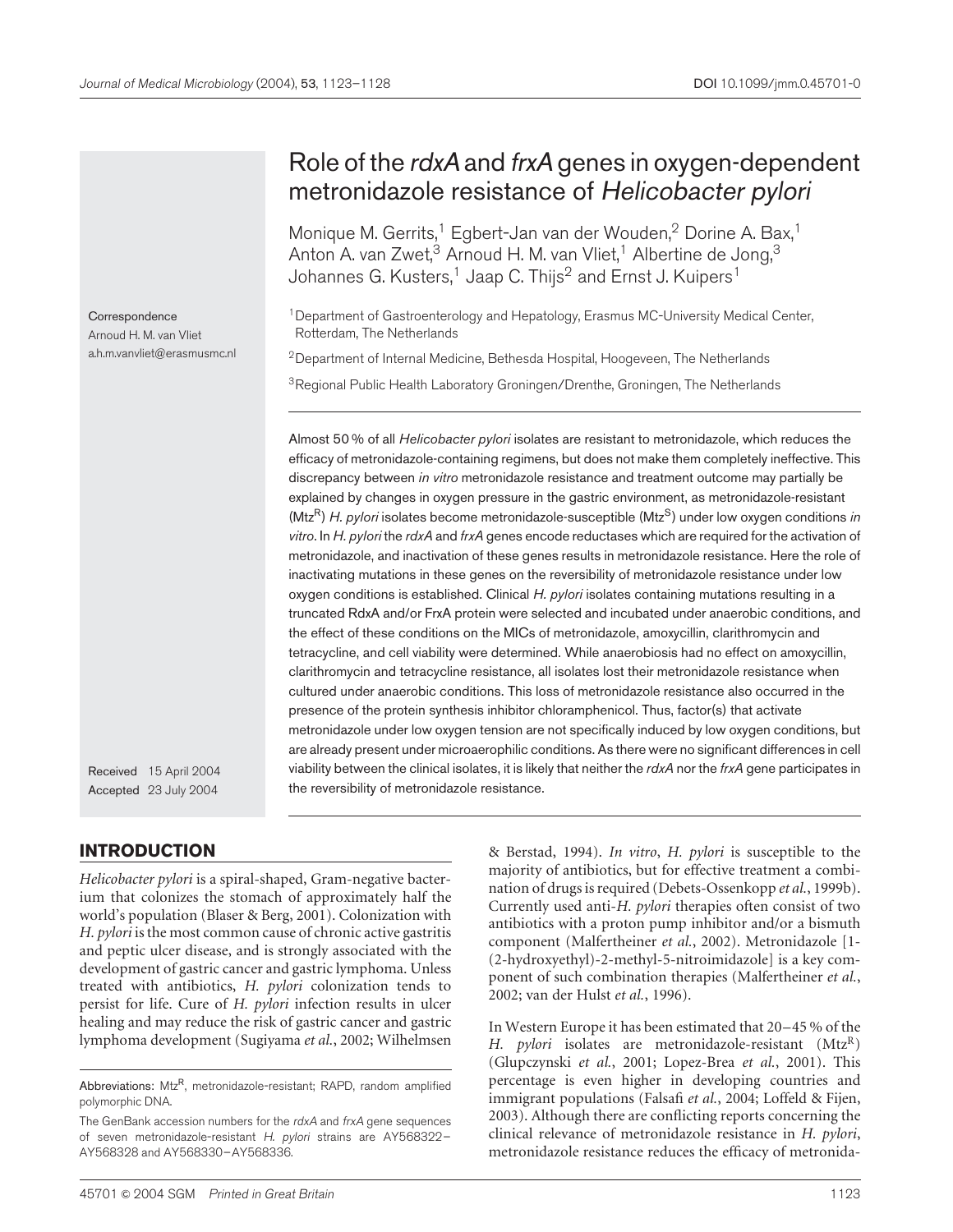zole-containing regimens significantly [\(Jenks](#page-5-0) et al., 1999a; [van der Wou](#page-5-0)den et al., 1999), but surprisingly does not render them inactive.

Metronidazole is a prodrug that needs to be activated by a reduction of the nitro group that is attached to the imidazole ring. This reduction step leads to the production of DNAdamaging nitroso- and hydroxylamine-compounds. Exposure to these toxic compounds causes DNA damage, and subsequently results in the death of the bacterium. In H. pylori, it is believed that reduction of metronidazole is mainly mediated by an oxygen-insensitive NADPH nitroreductase (RdxA) [\(Goodwin](#page-5-0) et al., 1998; [Sisson](#page-5-0) et al., 2002), but recently it has been shown that the NADPH-flavin-oxidoreductase (FrxA) also participates in the reduction of metronidazole [\(Jeong](#page-5-0) et al., 2000).

In H. pylori, metronidazole resistance is primarily associated with mutational inactivation of the rdxA gene [\(Debets-](#page-4-0)Ossenkopp et al., 1999a[; Goodwin](#page-5-0) et al., 1998; [Jenks](#page-5-0) et al., 1999b). However, recently it has been demonstrated that inactivation of the frxA gene also confers metronidazole resistance, either alone or in association with the rdxA gene [\(Jeong](#page-5-0) et al., 2000; [Kwon](#page-5-0) et al., 2000a, b, 2001). Whether mutational inactivation of these two enzymes accounts for metronidazole resistance in all clinical isolates is still being debated [\(Bereswill](#page-4-0) et al., 2003; [Chisholm &](#page-4-0) Owen, 2004; [Kwon](#page-5-0) et al., 2000a), but they most likely reflect the two major contributing factors.

The discrepancy between the *in vitro* resistance to metronidazole and treatment outcome may be explained by the antimicrobial activity of other components in the regimens and/or duration and doses of the therapy [\(van der Woud](#page-5-0)en et al., 1999). Apart from these factors, it is likely that low oxygen tension in the gastric environment may also be involved

[\(Smith & Edwa](#page-5-0)rds, 1995), since low oxygen conditions affect the activity of metronidazole-reducing enzymes [\(Jenks &](#page-5-0) Edwards, 2002). As in vitro Mtz<sup>R</sup> H. pylori isolates become susceptible to metronidazole after a short period of anaerobic incubation [\(Cederbrant](#page-4-0) et al., 1992[; Smith & Edwa](#page-5-0)rds, 1995), it has been suggested that the FrxA protein and/or other ferredoxin and flavin reductases may contribute to the activation of metronidazole under these conditions [\(Goodwin](#page-5-0) et al., 1998[; Kaihovaara](#page-5-0) et al., 1998).

In this study the role of null mutations in the rdxA and frxA genes on the reversibility of metronidazole resistance under low oxygen conditions was determined.

## METHODS

Strains and growth conditions. H. pylori isolates used in this study and their respective rdxA and frxA gene status inferred from DNA sequences are listed in Table 1. The H. pylori isolates were routinely grown on Dent plates as described previously [\(Gerrits](#page-5-0) et al., 2002b). Broth cultures were grown in Brucella broth supplemented with 3 % newborn calf serum (BBN). All cultures were incubated either under microaerophilic (5%  $O_2$ , 10%  $CO_2$  and 85%  $N_2$ ) or anaerobic conditions (10 % H<sub>2</sub>, 5 % CO<sub>2</sub> and 85 % N<sub>2</sub>) at 37 °C. The anaerobic culture condition was created using the Anoxomat (Mart) in combination with a catalyst. Escherichia coli strain  $DH5\alpha$  MCR (Life Technologies) was grown on Luria–Bertani agar plates [\(Sambrook](#page-5-0) et al., 1989) for 24 h at 37 °C in an aerobic environment. Selection of E. coli transformed with pGEM-T Easy clones was performed on LB-agar plates containing ampicillin to a final concentration 100  $\mu$ g ml<sup>-1</sup> (Sigma-Aldrich).

**DNA manipulation.** DNA manipulations were performed according to standard protocols [\(Sambrook](#page-5-0) et al., 1989). Oligonucleotides [\(Table 2;](#page-2-0) Isogen), PCR-core system I (Promega) and pGEM-T Easy vector (Promega) were used according to the manufacturer's recommendations. Plasmid DNA was isolated with Wizard Plus SV Minipreps DNA Purification System (Promega) according to the manufacturer's in-

| Table 1. Mtz <sup>R</sup> H. pylori strains and their rdxA and frxA gene status |
|---------------------------------------------------------------------------------|
|---------------------------------------------------------------------------------|

| H. pylori isolate                           | MIC $(\mu g \, ml^{-1})^*$ |                                                        | GenBank accession no. |  |  |
|---------------------------------------------|----------------------------|--------------------------------------------------------|-----------------------|--|--|
|                                             |                            | $rdxA$ (HP0954)                                        | $frxA$ (HP0642)       |  |  |
| Truncated rdxA gene                         |                            |                                                        |                       |  |  |
| BH9711-176                                  | 24                         | AY568322                                               | AY568330              |  |  |
| DM9735-58                                   | >256                       | AY568328                                               | AY568336              |  |  |
| Truncated <i>frxA</i> gene                  |                            |                                                        |                       |  |  |
| BH9713-141                                  | >256                       | AY568323                                               | AY568331              |  |  |
| DM9642-108                                  | >256                       | AY568325                                               | AY568333              |  |  |
| DM9716-140                                  | 32                         | AY568326                                               | AY568334              |  |  |
| Truncated <i>rdxA</i> and <i>frxA</i> genes |                            |                                                        |                       |  |  |
| BH9714-19                                   | 128                        | AY568324<br>AY568332                                   |                       |  |  |
| DM9727-179                                  | 192                        | AY568327                                               | AY568335              |  |  |
| ATCC $43504$ <sup>T</sup>                   | >256                       | Kwon et al. (2000b)<br>Debets-Ossenkopp et al. (1999a) |                       |  |  |

\*MICs shown are means of results from three independent experiments. The isolates were considered to be resistant when the MIC of metronidazole was  $\geq 8 \mu g$  ml<sup>-1</sup> (Gerrits *et al.*, 2002b).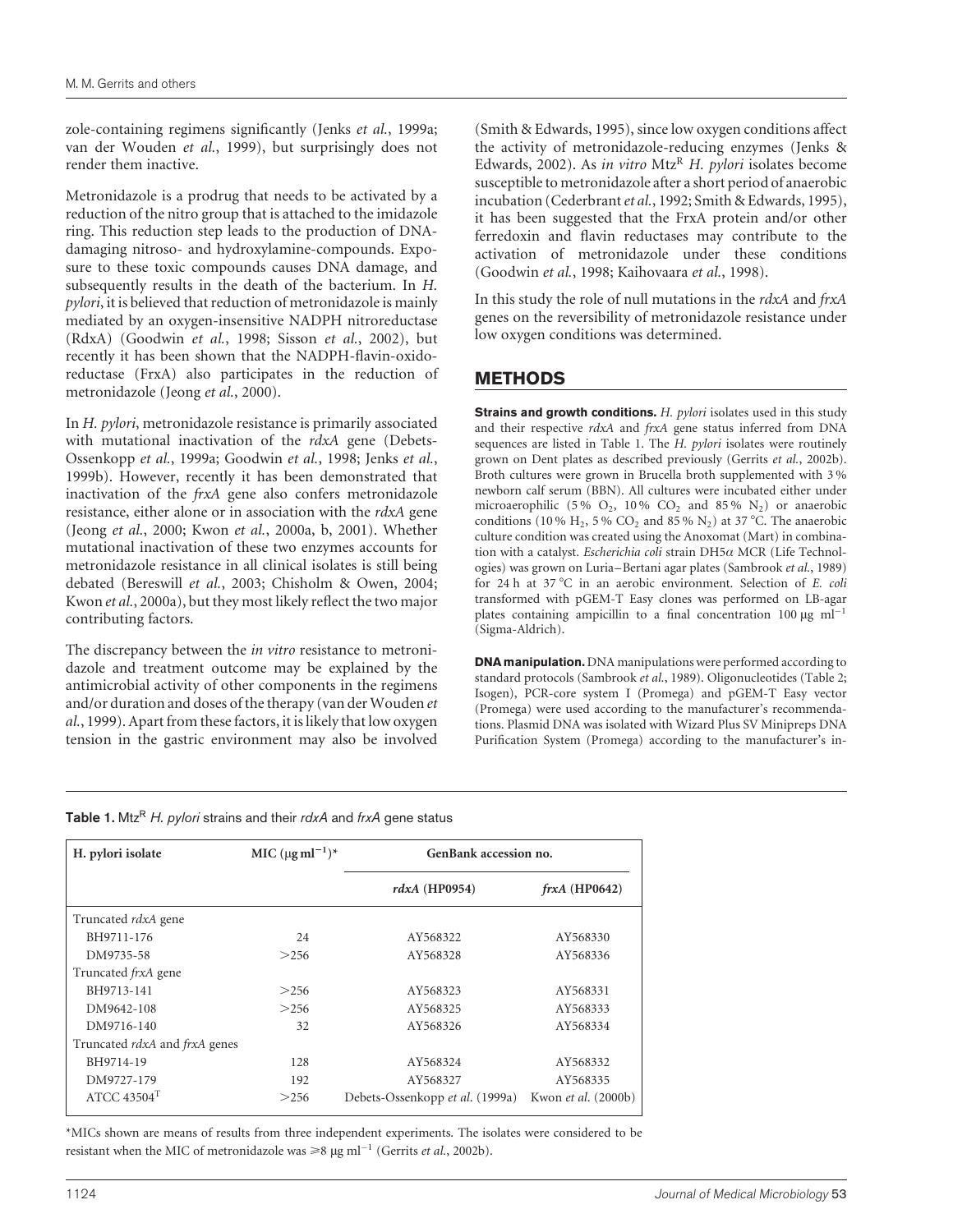#### <span id="page-2-0"></span>Table 2. Oligonucleotides used in this study

Oligonucleotides used for amplification were based on the published genome sequence of H. pylori strain 26695 (Tomb et al., 1997).

| Gene/primer<br>name | Nucleotide sequence $(5' \rightarrow 3')$ |
|---------------------|-------------------------------------------|
| $rdxA$ (HP0954)     |                                           |
| $RdxA-F1$           | GCTGATTGTGGTTTATGGTTTGG                   |
| $RdxA-F2$           | TTGGATCAAGAAAAAAGAAGACAATTATTAA           |
| $RdxA-F3$           | GCTGATTGTGGTTTATGGTTTGG                   |
| $RdxA-FA$           | GAGAGCCGGACAGCCAAATG                      |
| $RdxA-RI$           | CACCCCTAAAAGAGCGATTAAAACC                 |
| $RdxA- R2$          | GCAAGAATGGCGCTCGTT                        |
| $RdxA-R3$           | CCCACAGCGATATAGCATTG                      |
| $frxA$ (HP0642)     |                                           |
| $FxA-F1$            | GGATATGGCAGCCGTTTATCATT                   |
| $FrxA-R1$           | GAATAGGCATCATTTAAGAGATTA                  |
| $FrxA-R2$           | TGGTTCAAGCCCGATTGAAG                      |

structions. Sequencing of the obtained plasmid and PCR products was performed by Baseclear (Leiden, The Netherlands).

Random amplified polymorpic DNA (RAPD) fingerprinting. RAPD analysis of chromosomal DNA was performed with three independent primers, 1254, D11344 and D9355 as described before b[y Akopyanz](#page-4-0) et al. (1992). RAPD products were separated in 2 % agarose gels containing 0.5 µg ethidium bromide ml<sup>-1</sup> (Promega).

The influence of the length of anaerobic incubation on antibiotic

resistance. MIC values were routinely analysed by E-test (AB Biodisk) (Gerrits et al., 2002b) or agar dilution [\(Trieber & Taylo](#page-5-0)r, 2002). The [plates](#page-5-0) [were](#page-5-0) [incub](#page-5-0)ated under anaerobic conditions for 0, 0. 25, 0. 5, 1, 2, 4 and 8 h and subsequently incubated for 3 days at  $37^{\circ}$ C under microaerophilic conditions, according to the guidelines of the National Committee for Clinical Laboratory Standards. The isolates were considered resistant when the MICs of amoxycillin  $\geq 8 \mu g$  ml<sup>-1</sup>, clarithromycin  $\geq 2 \mu g$  ml<sup>-1</sup>, metronidazole  $\geq 8 \mu g$  ml<sup>-1</sup> and tetracycline  $\geq 4 \mu g$  $ml^{-1}$  [\(Gerrits](#page-5-0) et al., 2002b). As controls, resistant strains were included for each tested antibiotic [\(Debets-Ossenko](#page-4-0)pp et al., 1998[; Gerrits](#page-5-0) et al., 2002a, b). All MIC determinations were performed in triplicate.

The influence of chloramphenicol on metronidazole resistance during anaerobic incubation. Bacteria freshly grown on Dent plates were harvested and inoculated in BBN to a cell density of  $\sim$  1 $\times$  10<sup>7</sup> c.f.u.  $ml^{-1}$ , and incubated overnight with gentle agitation under microaerophilic conditions. Fumaric acid (Sigma-Aldrich, final concentration 0. 1 %) was then added to the overnight culture to facilitate the generation of anaerobic conditions (Jenks et al., 1999b). The culture was then split into 10 ml portions a[nd](#page-5-0) [when](#page-5-0) [indicate](#page-5-0)d supplemented with metronidazole (Sigma-Aldrich, final concentration 16  $\mu$ g ml<sup>-1</sup>) and/or chloramphenicol (Sigma-Aldrich, final concentration 10 µg  $ml^{-1}$ ). Subsequently, the cultures were incubated under microaerophilic or anaerobic conditions for 0, 2, 4, 6 and 8 h. At each time point 1 ml of the broth was taken and washed twice with PBS to remove the antibiotics. In order to determine the number of viable bacteria, 50  $\mu$ l of undiluted suspension and  $10^{-1}$ ,  $10^{-2}$ ,  $10^{-3}$  and  $10^{-4}$  dilutions were plated on Columbia agar plates containing 7 % lysed horse blood and incubated under microaerophilic conditions. When present, colonies were counted and data are expressed as  $c.f.u. ml^{-1}$ .

# RESULTS AND DISCUSSION

#### Effect of anaerobic incubation on MIC

To evaluate the effect of anaerobic incubation on the MIC of metronidazole, seven Mtz<sup>R</sup> H. pylori clinical isolates and the Mtz<sup>R</sup> H. pylori reference strain ATCC 43504<sup>T</sup> were selected for this study. To ensure that these strains represented different isolates, RAPD fingerprinting was performed with primers D11344 (Fig. 1), 1254 and D9355 (data not shown). All strains gave different profiles with each of the three primers, indicating they represent unrelated isolates. These seven Mtz<sup>R</sup> isolates and reference strain ATCC 43504<sup>T</sup> were incubated in microaerophilic and anaerobic conditions, and the MIC of metronidazole was determined by E-test and agar dilution. Under standard microaerophilic culture conditions, the MIC of metronidazole for the eight isolates, as determined by E-test, ranged from 24 to  $>$ 256  $\mu$ g ml<sup>-1</sup>, [\(Table 3\).](#page-3-0) These MICs for metronidazole decreased under anaerobic conditions. After 4 h of anaerobic incubation, the MIC values for metronidazole dropped below the breakpoint  $(8 \mu g \text{ ml}^{-1})$  for three of the eight isolates, and after 8 h, all Mtz<sup>R</sup> isolates had become metronidazole-susceptible [\(Table](#page-3-0) 3). In contrast to metronidazole, the MICs for amoxycillin, clarithromycin and tetracycline were stable during anaerobic incubation (data not shown). There were no clear differences found in the MIC values between the E-test and agar dilution.

## Effect of metronidazole and anaerobic incubation on cell viability

To determine the effect of metronidazole and anaerobic incubation on cell viability, all seven Mtz<sup>R</sup> H. pylori isolates and the Mtz<sup>R</sup> reference strain ATCC 43504<sup>T</sup> were cultured in broth under microaerophilic and anaerobic conditions



Fig. 1. The H. pylori isolates used in this study represent unrelated isolates, as shown by RAPD-PCR. DNA isolated from the Mtz<sup>R</sup> isolates was amplified with primer D11344 according to standard procedures (Akopyanz et al., 1992). The RAPD-PCR products were separated on a 2<sup>.</sup>0% agarose gel and stained with ethidium bromide. Lane 1, H. pylori reference strain ATCC 43504<sup>T</sup>, lanes 2-8, BH9711-176, BH9713-141, BH9714-19, DM9735-58, DM9727-179, DM9642- 108 and DM9716-140, respectively. M, 1 kb marker (Promega).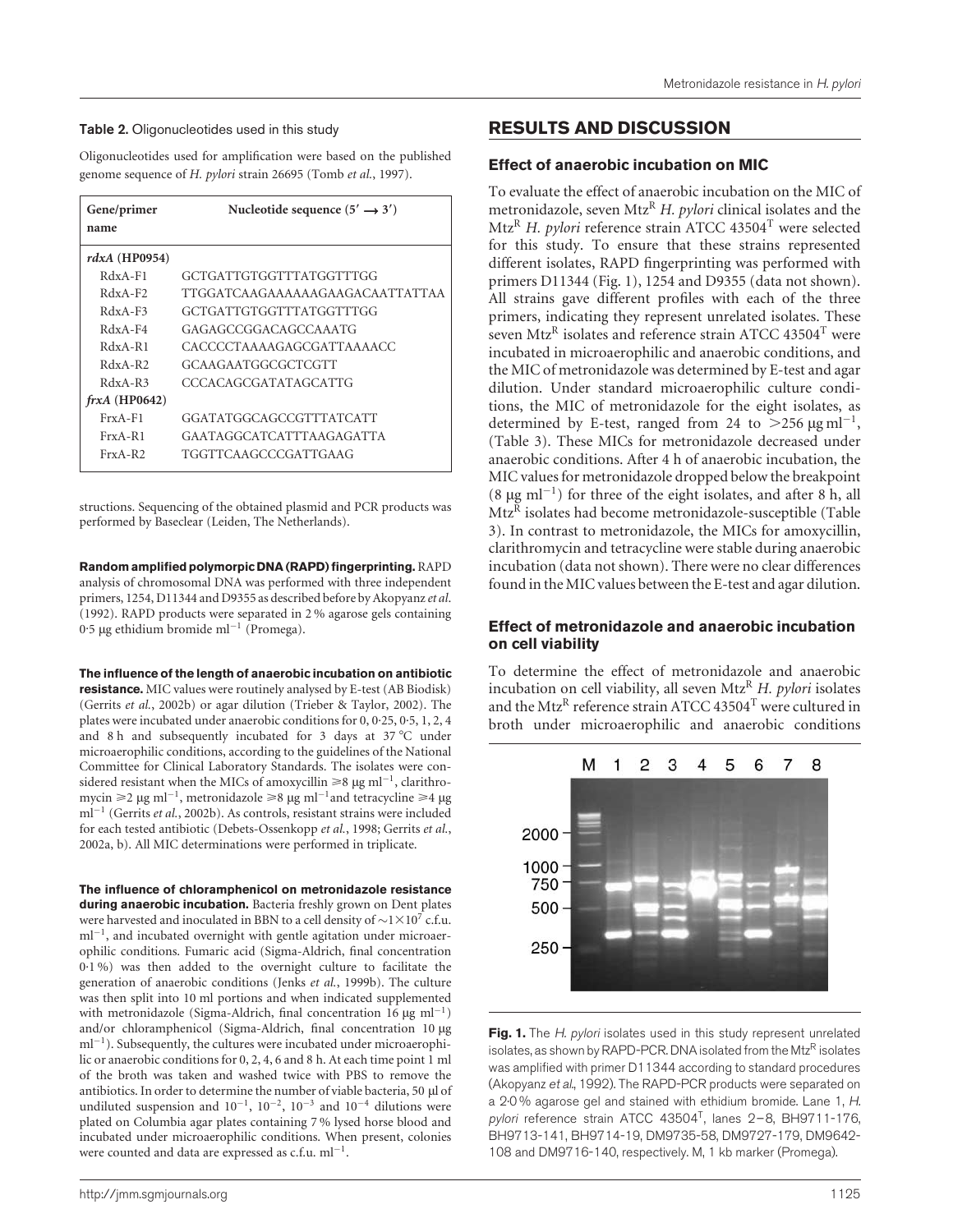<span id="page-3-0"></span>Table 3. The effect of anaerobic incubation on metronidazole resistance

MICs shown are means of results from three independent experiments. The isolates were considered to be resistant when the MIC of metronidazole was  $\geq 8 \mu g$  ml<sup>-1</sup> (Gerrits *et al.*, 2002b). T<sub>0</sub>, time point zero, start point;  $T_2$ ,  $T_4$  and  $T_8$ , after 2, 4 and 8 h of anaerobic incubation, respectively.

| H. pylori isolates            | $MIC (µg ml-1)$ |                |                |                |  |
|-------------------------------|-----------------|----------------|----------------|----------------|--|
|                               | $T_0$           | $\mathbf{T}_2$ | $T_4$          | $T_8$          |  |
| Truncated <i>rdxA</i> gene    |                 |                |                |                |  |
| BH9711-176                    | 24              | 16             | 12             | 3              |  |
| DM9735-58                     | >256            | 32             | $\overline{4}$ | 0.75           |  |
| Truncated <i>frxA</i> gene    |                 |                |                |                |  |
| BH9713-141                    | >256            | 48             | 2.4            | 3              |  |
| DM9642-108                    | >256            | 64             | 24             | $\mathfrak{D}$ |  |
| DM9716-140                    | 32              | 8              | 4              | 0.75           |  |
| Truncated rdxA and frxA genes |                 |                |                |                |  |
| BH9714-19                     | 128             | 48             | 12             | 4              |  |
| DM9727-179                    | 192             | 96             | 16             | 0.5            |  |
| ATCC $43504$ <sup>T</sup>     | >256            | 48             | 6              | 0.25           |  |

either in the presence or absence of 16 µg metronidazole  $ml^{-1}$ , and at different time intervals the amount of viable bacteria (c.f.u.  $ml^{-1}$ ) was determined. Under standard microaerophilic conditions, the amount of viable cells for all tested  $Mtz^R$  isolates varied between  $10^6$  and  $10^7$  c.f.u.  $ml^{-1}$ , and there were no significant differences observed in c.f.u.  $ml^{-1}$  between the cultures with and without metronidazole (Fig. 2). Similar data were obtained for the cultures without metronidazole that were incubated anaerobically



Fig. 2. The influence of metronidazole and anaerobic incubation on cell viability. H. pylori was grown microaerophilically in the presence  $(\triangle)$  and absence  $(\square)$  of 16 µg metronidazole ml<sup>-1</sup>, and anaerobically ( $\square$ ). At different time points the c.f.u. ml<sup>-1</sup> was determined. Results shown are a representative example of one of the Mtz $R$  isolates, BH9714-19, and are the means  $(\pm$ SD) of two independent experiments performed in duplicate.

(Fig. 2). This suggests that neither the incubation with metronidazole nor anaerobic growth conditions alone affect the cell viability of the  $Mtz^R$  isolates.

However, under anaerobic conditions in the presence of metronidazole, the amount of viable cells dropped more than 1000-fold when the MtzR isolates were incubated for 4 h anaerobically, and after 8 h of anaerobic incubation in the presence of metronidazole there were no viable cells present (Fig. 3). Since there were no differences in cell viability or time-course observed between the  $Mtz^R$  isolates containing mutations that resulted in either a truncated RdxA protein or FrxA protein, or a truncation in both, this suggests that neither the rdxA gene nor the frxA gene is involved in the reversibility of metronidazole resistance in H. pylori.

#### Effect of de novo protein synthesis on reversibility of metronidazole resistance during anaerobic incubation

To determine whether H. pylori requires de novo protein synthesis for the reversibility of metronidazole resistance, all experiments were repeated in broth in the presence of the bacterial protein synthesis inhibitor chloramphenicol  $(10 \mu g)$  $ml^{-1}$ ). This concentration of chloramphenicol was optimized previously, and its effects on the inhibition of the protein synthesis and cell viability are known [\(Kusters](#page-5-0) et al., 1997). When the Mtz<sup>R</sup> isolates were incubated anaerobically in the presence of metronidazole and chloramphenicol, cell viability was reduced (Fig. 4). As there was no significant difference in cell viability between the cultures with and



Fig. 3. Involvement of the rdxA and/or frxA gene in the reversibility of metronidazole resistance under anaerobic conditions. H. pylori was grown in microaerophilic (filled symbols) and anaerobic (open symbols) conditions in the presence of 16  $\mu$ g metronidazole ml<sup>-1</sup>, and the c.f.u.  $ml^{-1}$  were determined. Results shown are for representative examples of the Mtz<sup>R</sup> isolates tested.  $\blacksquare/\square$ , BH9714-19 (containing mutations resulting in truncated RdxA and FrxA proteins);  $\blacktriangle/\triangle$ , DM9735-58 (containing mutations resulting in a truncated RdxA);  $\bullet/$ O, BH9713-141 (containing mutations resulting in a truncated FrxA). Results shown are the means  $(\pm$ SD) of two independent experiments performed in duplicate.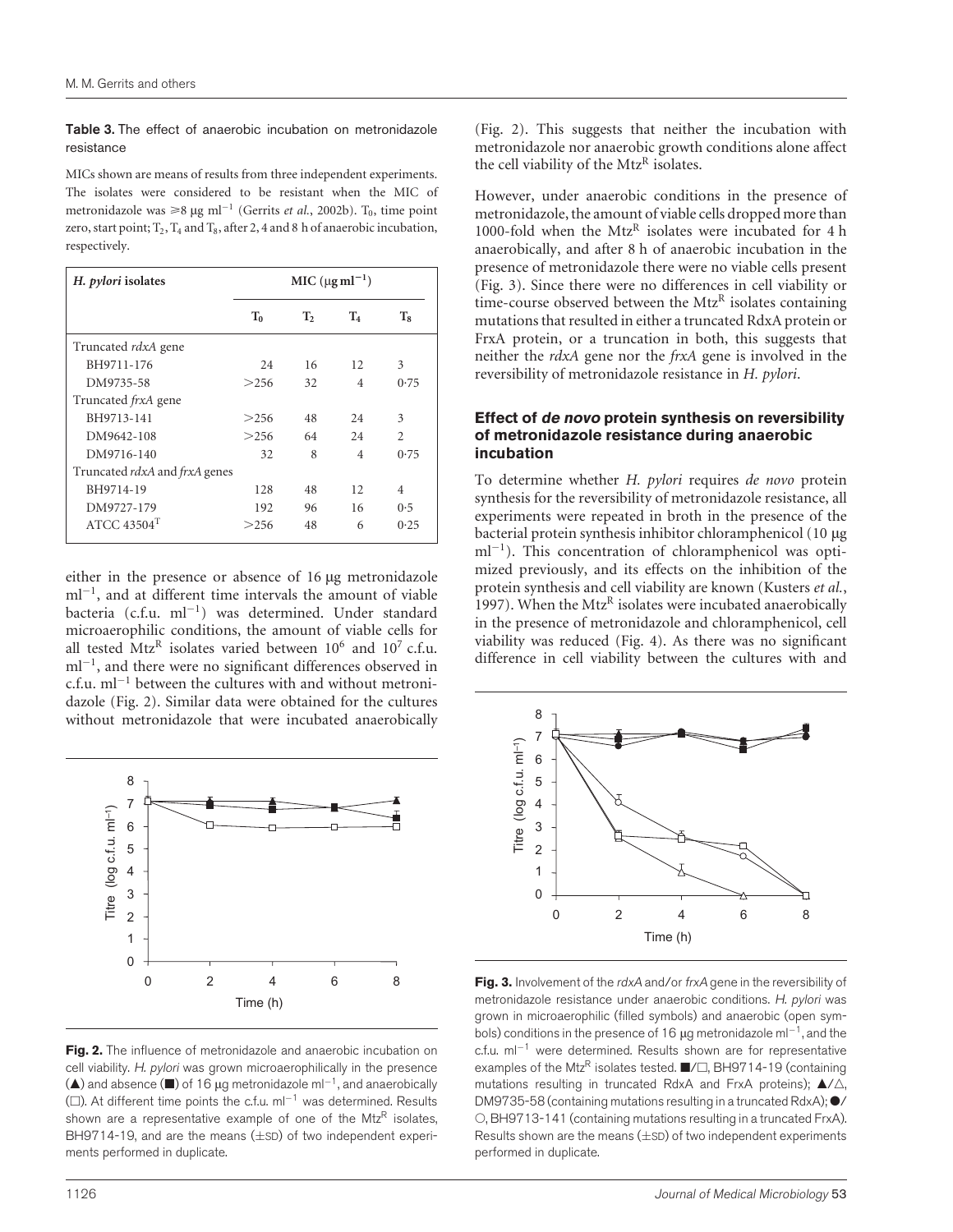<span id="page-4-0"></span>

Fig. 4. The effect of blocking de novo protein synthesis on the reversibility of metronidazole resistance. H. pylori was grown in broth either with or without metronidazole (16  $\mu$ g ml<sup>-1</sup>) and/or chloramphenicol  $(10 \mu g \text{ ml}^{-1})$  under microaerophilic (filled symbols) or anaerobic (open symbols) conditions. Results shown are for a representative example (strain BH9714-19) of the MtzR isolates tested.  $\blacksquare/\square$ , Control;  $\blacktriangle/\triangle$ , with metronidazole;  $\blacklozenge/\diamondsuit$ , with chloramphenicol;  $\bullet$ /O, with metronidazole and chloramphenicol. Results shown are the means  $(\pm sD)$  of two independent experiments performed in duplicate.

without chloramphenicol these results indicate that factors that are involved in the reversibility of metronidazole resistance are already present under microaerophilic conditions. De novo protein synthesis is not required for this phenomenon.

#### Implications of experimental data

Metronidazole, a nitroimidazole, is administered as a prodrug that is activated by the reduction of the nitro group that is attached to an imidazole ring [\(Edwards, 198](#page-5-0)6). Since oxygen has a higher reduction potential than metronidazole, this reduction step works out most effectively in an environment with low oxygen tension, such as anaerobic cells and protozoa [\(Jenks & Edwa](#page-5-0)rds, 2002). Surprisingly, the drug was also found to be active against the microaerophilic pathogen H. pylori [\(Lacey](#page-5-0) et al., 1993). In many strictly anaerobic bacteria, the activation of metronidazole is mediated by the pyruvate : ferredoxin oxidoreductase complex [\(Smith](#page-5-0) et al., 1998). In H. pylori, this function might be fulfilled by the electron carriers, RdxA (HP0954), FrxA (HP0642), ferredoxin (FdxA, HP0277), flavodoxin (FldA, HP1161), pyruvate : ferredoxin oxidoreductase (PorD, HP1109) and 2-oxoglutarate ferredoxin oxidoreductase (OorD, HP0588). As mutations of the latter four nitroreductases were found to be lethal [\(Jeong](#page-5-0) et al., 2000[; Kwon](#page-5-0) et al., 2000a), we only tested the involvement of the rdxA and frxA genes. In contrast with the findings under normal microaerophilic conditions [\(Kwon](#page-5-0) et al., 2000b; [Sisson](#page-5-0) et  $al$ , 2002), we showed that neither the  $rdxA$  nor the  $frxA$  gene is required for the activation of metronidazole under low

oxygen conditions, since strains with one or both genes inactivated still become susceptible to metronidazole under anaerobic conditions.

As Mtz<sup>R</sup> H. pylori isolates lose their resistance to metronidazole after exposure to short periods of anaerobiosis in vitro (Cederbrant et al., 1992[; Smith & Edwa](#page-5-0)rds, 1995), it has been suggested that this reversibility is mediated by compensatory metabolic pathways that are induced under anaerobic conditions [\(Jenks & Edwa](#page-5-0)rds, 2002; [Smith & Edw](#page-5-0)ards, 1997). This hypothesis is not supported by our data obtained using the protein synthesis inhibitor chloramphenicol. The loss of metronidazole resistance is mediated by a pre-existing mechanism that functions under anaerobic conditions, and is not dependent on *de novo* protein synthesis when H. pylori is exposed to these conditions. Since our data excluded the role of the RdxA and FrxA proteins in this process, we assume that in H. pylori metronidazole is reduced by one of the other known nitroreductases.

In summary, Mtz<sup>R</sup> H. pylori isolates become fully metronidazole-susceptible at low oxygen conditions, and this does not require de novo protein synthesis. This reversibility in metronidazole resistance also occurred in H. pylori isolates that contained mutations in the rdxA and/or frxA genes. Exposure of H. pylori to such low oxygen conditions in the gastric mucosa or gastric pit is likely to induce reduction of metronidazole, and thus assist in the eradication of  $Mtz^R$  H. pylori.

## ACKNOWLEDGEMENTS

The authors would like to thank Andy van Oosterhout for technical assistance.

## REFERENCES

Akopyanz, N., Bukanov, N. O., Westblom, T. U. & Berg, D. E. (1992). PCR-based RFLP analysis of DNA sequence diversity in the gastric pathogen Helicobacter pylori. Nucleic Acids Res 20, 6221–6225.

Bereswill, S., Krainick, C., Stahler, F., Herrmann, L. & Kist, M. (2003). Analysis of the rdxA gene in high-level metronidazole-resistant clinical isolates confirms a limited use of rdxA mutations as a marker for prediction of metronidazole resistance in Helicobacter pylori. FEMS Immunol Med Microbiol 36, 193–198.

Blaser, M. J. & Berg, D. E. (2001). Helicobacter pylori genetic diversity and risk of human disease. J Clin Invest 107, 767–773.

Cederbrant, G., Kahlmeter, G. & Ljungh, A. (1992). Proposed mechanism for metronidazole resistance in Helicobacter pylori. J Antimicrob Chemother 29, 115–120.

Chisholm, S. A. & Owen, R. J. (2004). Frameshift mutations in frxA occur frequently and do not provide a reliable marker for metronidazole resistance in UK isolates of Helicobacter pylori. J Med Microbiol 53, 135–140.

Debets-Ossenkopp, Y. J., Brinkman, A. B., Kuipers, E. J., Vandenbroucke-Grauls, C. M. & Kusters, J. G. (1998). Explaining the bias in the 23S rRNA gene mutations associated with clarithromycin resistance in clinical isolates of Helicobacter pylori. Antimicrob Agents Chemother 42, 2749–2751.

Debets-Ossenkopp, Y. J., Pot, R. G., van Westerloo, D. J., Goodwin, A., Vandenbroucke-Grauls, C. M., Berg, D. E., Hoffman, P. S. & Kusters,